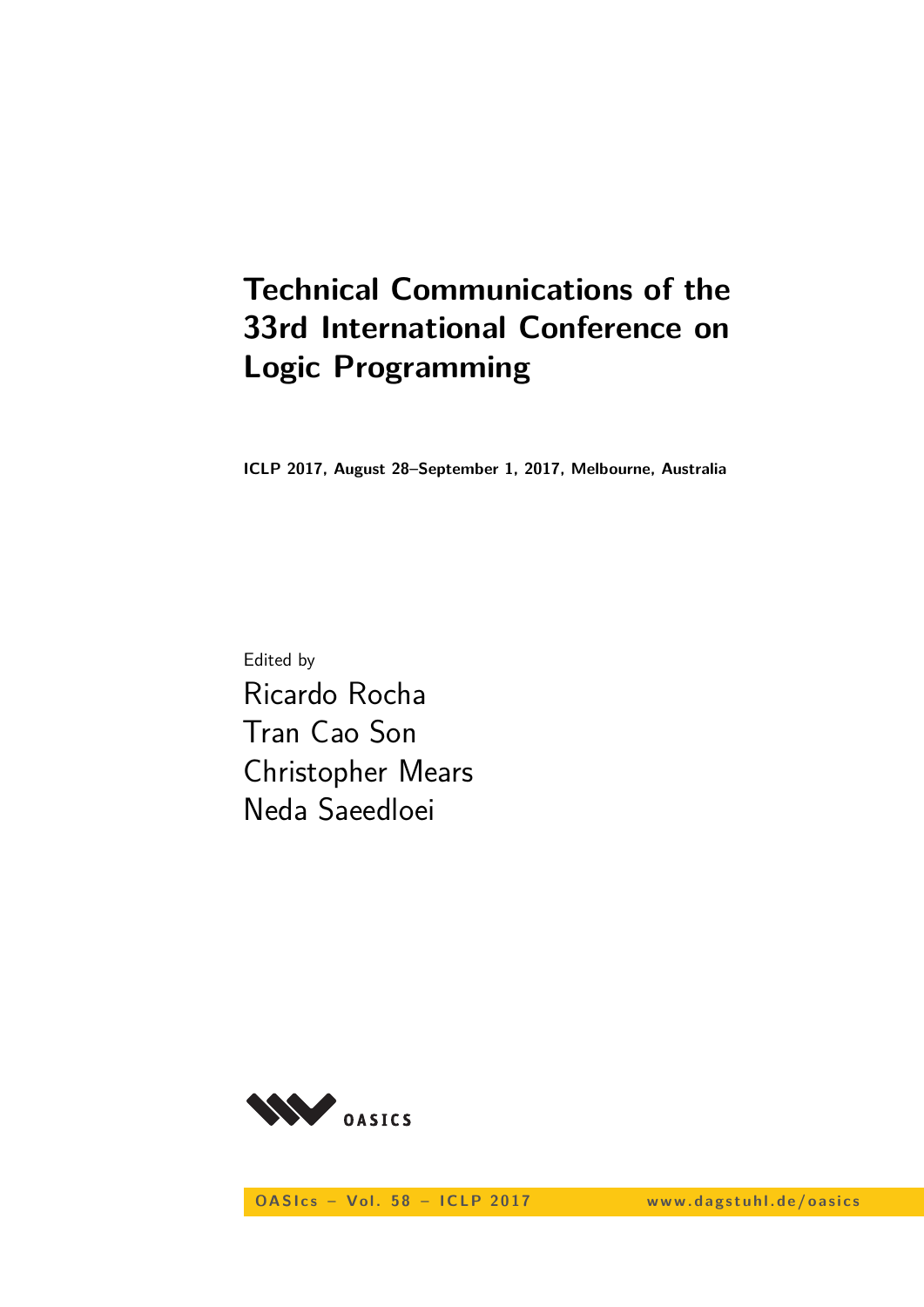#### Editors

Ricardo Rocha **Tran Cao Son** CRACS & INESC TEC and Faculty of Sciences Department of Computer Science University of Porto **New Mexico State University** Rua do Campo Alegre, 1021, 4169-007 Porto, Portugal Las Cruces, NM 88003, USA ricroc@dcc.fc.up.pt tson@cs.nmsu.edu

Christopher Mears Neda Saeedloei Melbourne, Australia Southern Illinois University chris.mears@redbubble.com Carbondale, IL 62901, USA

Redbubble **Department of Computer Science** neda@cs.siu.edu

ACM Classification 1998: D.1.6 Logic Programming, D.2.4 Software/Program Verification, D.2.5 Testing and Debugging, D.3 Programming Languages, D.3.2 Language Classifications: Applicative (functional) languages, Constraint and logic languages, D.3.3 Language Constructs and Features, D.3.4 Processors, F.2.2 Nonnumerical Algorithms and Problems, F.3.1 Specifying and Verifying and Reasoning about Programs, F.3.2 Semantics of Programming Languages, F.3.3 Studies of Program Constructs, H.3.3 Information Search and Retrieval, H.3.5 Online Information Services, I.2.1 Applications and Expert Systems, I.2.4 Knowledge Representation Formalisms and Methods, I.2.5 Programming Languages and Software, I.2.7 Natural Language Processing.

### **[ISBN 978-3-95977-058-3](http://www.dagstuhl.de/dagpub/978-3-95977-058-3)**

Published online and open access by

Schloss Dagstuhl – Leibniz-Zentrum für Informatik GmbH, Dagstuhl Publishing, Saarbrücken/Wadern, Germany. Online available at [http://www.dagstuhl.de/dagpub/978-3-95977-058-3.](http://www.dagstuhl.de/dagpub/978-3-95977-058-3)

Publication date February, 2018

Bibliographic information published by the Deutsche Nationalbibliothek The Deutsche Nationalbibliothek lists this publication in the Deutsche Nationalbibliografie; detailed bibliographic data are available in the Internet at [http://dnb.d-nb.de.](http://dnb.d-nb.de)

License

This work is licensed under a Creative Commons Attribution 3.0 Unported license (CC-BY 3.0): http://creativecommons.org/licenses/by/3.0/legalcode.

In brief, this license authorizes each and everybody to share (to copy, distribute and transmit) the work under the following conditions, without impairing or restricting the authors' moral rights: Attribution: The work must be attributed to its authors.

The copyright is retained by the corresponding authors.

Digital Object Identifier: [10.4230/OASIcs.ICLP.2017.0](http://dx.doi.org/10.4230/OASIcs.ICLP.2017.0) **[ISBN 978-3-95977-058-3](http://www.dagstuhl.de/dagpub/978-3-95977-058-3) [ISSN 1868-8969](http://drops.dagstuhl.de/oasics)<http://www.dagstuhl.de/oasics>**

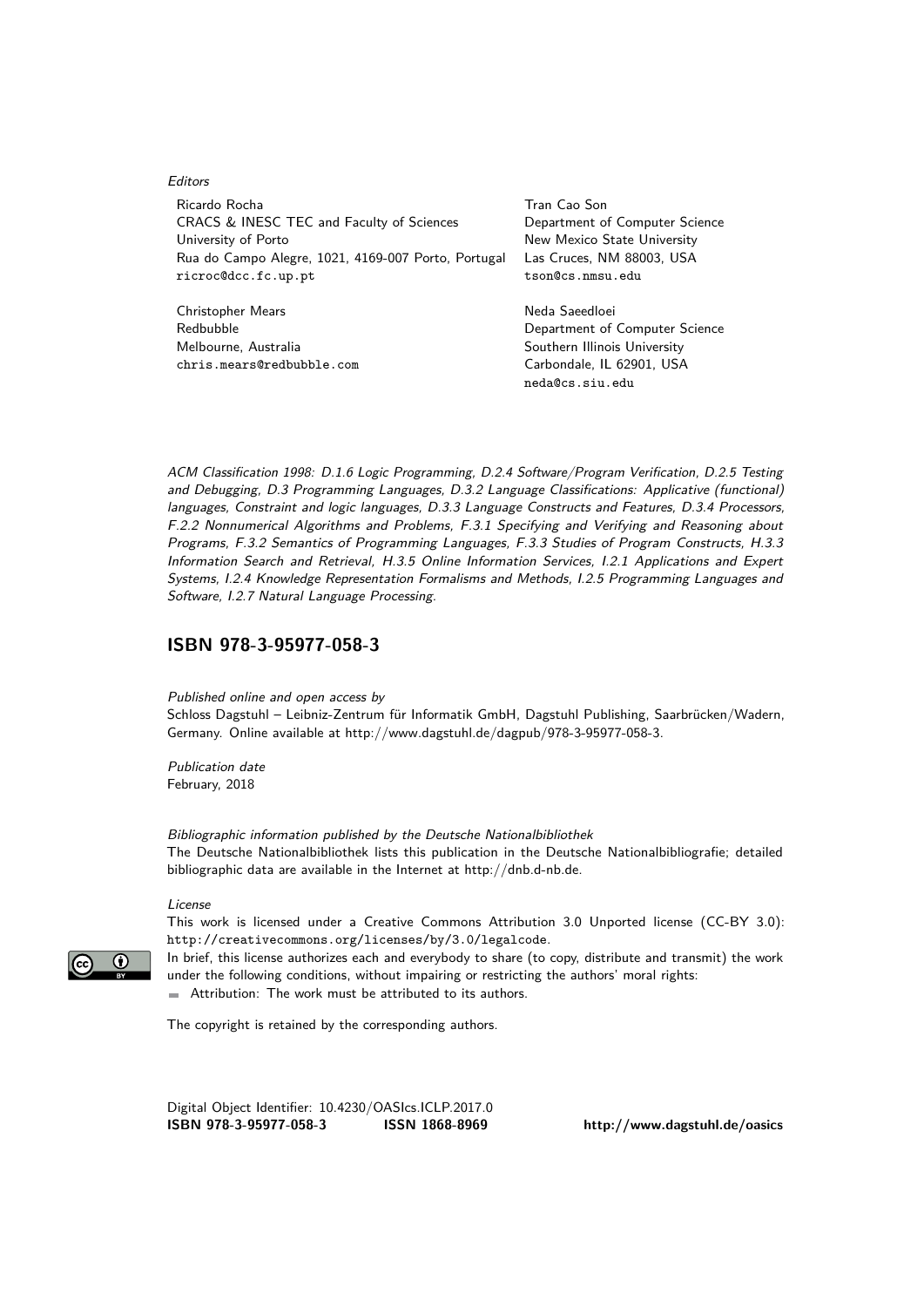## OASIcs – OpenAccess Series in Informatics

OASIcs aims at a suitable publication venue to publish peer-reviewed collections of papers emerging from a scientific event. OASIcs volumes are published according to the principle of Open Access, i.e., they are available online and free of charge.

### Editorial Board

- Daniel Cremers (TU München, Germany)
- Barbara Hammer (Universität Bielefeld, Germany)  $\frac{1}{2}$
- Marc Langheinrich (Università della Svizzera Italiana Lugano, Switzerland)
- Dorothea Wagner (Editor-in-Chief, Karlsruher Institut für Technologie, Germany)  $\blacksquare$

### **[ISSN 2190-6807](http://www.dagstuhl.de/dagpub/2190-6807)**

## **<http://www.dagstuhl.de/oasics>**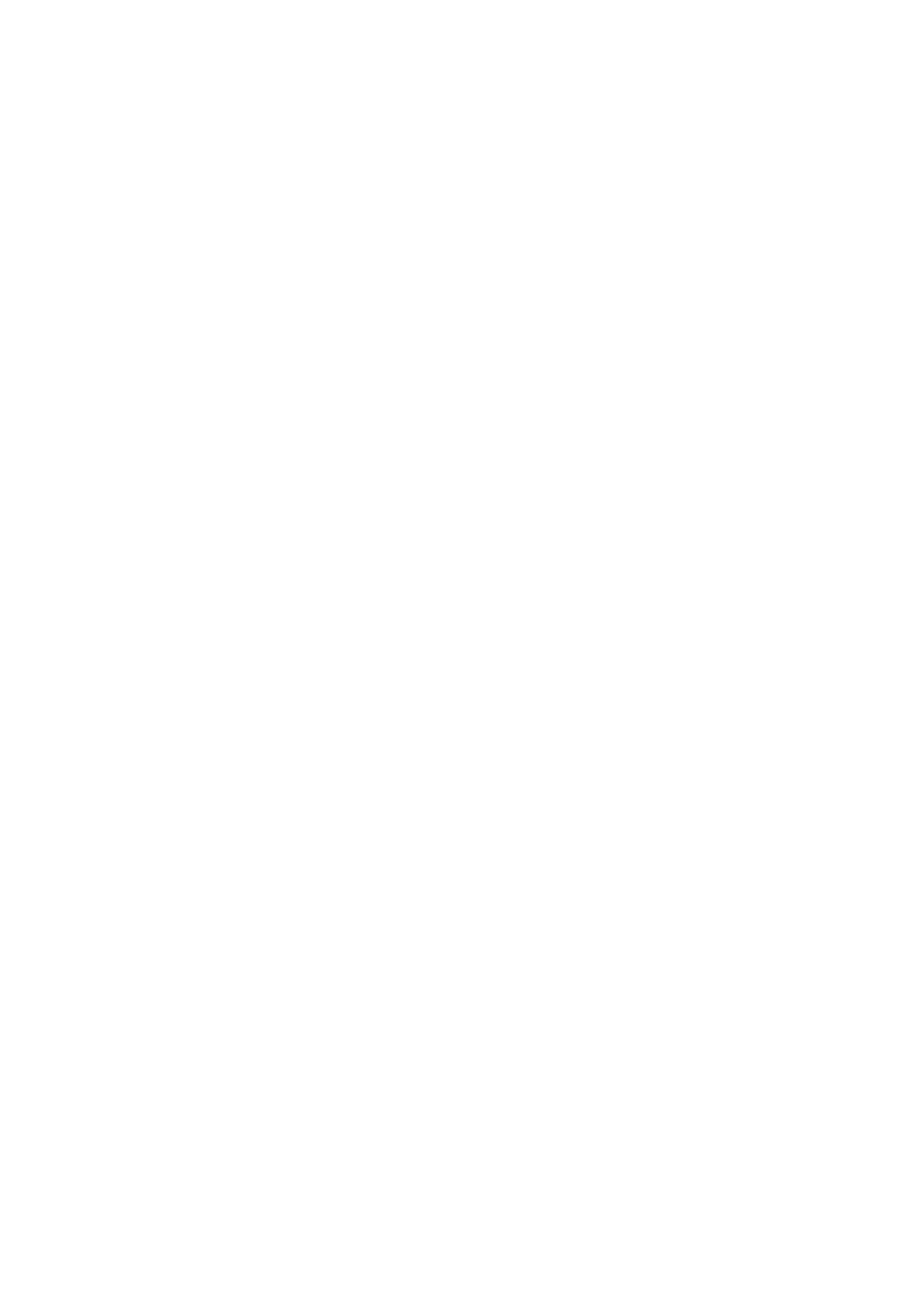## **Contents**

| Preface |  |  |  |                                                                                |  |
|---------|--|--|--|--------------------------------------------------------------------------------|--|
|         |  |  |  | Ricardo Rocha, Tran Cao Son, Christopher Mears, and Neda Saeedloei  0:vii–0:ix |  |

## **ICLP 2016: Technical Comunications**

| Entity Set Expansion from the Web via ASP<br>Weronika T. Adrian, Marco Manna, Nicola Leone, Giovanni Amendola, and                                               | $1:1-1:5$    |
|------------------------------------------------------------------------------------------------------------------------------------------------------------------|--------------|
| The Pyglaf Argumentation Reasoner                                                                                                                                | $2:1-2:3$    |
| Reasoning on Anonymity in Datalog+/-<br>Giovanni Amendola, Nicola Leone, Marco Manna, and Pierfrancesco Veltri                                                   | $3:1-3:5$    |
| Rule Based Temporal Inference<br>Melisachew Wudage Chekol and Heiner Stuckenschmidt                                                                              | $4:1-4:14$   |
| Logic Programming with Max-Clique and its Application to Graph Coloring (Tool<br>Description)<br>Michael Codish, Michael Frank, Amit Metodi, and Morad Muslimany | $5:1 - 5:18$ |
| Semantic Versioning Checking in a Declarative Package Manager                                                                                                    | $6:1 - 6:16$ |
| Understanding Restaurant Stories Using an ASP Theory of Intentions<br>Daniela Inclezan, Qinglin Zhang, Marcello Balduccini, and Ankush Israney                   | $7:1 - 7:4$  |
| Learning Effect Axioms via Probabilistic Logic Programming                                                                                                       | $8:1 - 8:15$ |
| Towards Run-time Checks Simplification via Term Hiding<br>Nataliia Stulova, José F. Morales, and Manuel V. Hermenegildo                                          | $9:1 - 9:3$  |
| A Hitchhiker's Guide to Reinventing a Prolog Machine                                                                                                             |              |
| Efficient Declarative Solutions in Picat for Optimal Multi-Agent Pathfinding                                                                                     | $11:1-11:2$  |

## **ICLP 2016 Doctoral Program: Technical Communications**

| Treewidth in Non-Ground Answer Set Solving and Alliance Problems in Graphs                                                                                                     |  |
|--------------------------------------------------------------------------------------------------------------------------------------------------------------------------------|--|
|                                                                                                                                                                                |  |
| Achieving High Quality Knowledge Acquisition using Controlled Natural Language                                                                                                 |  |
|                                                                                                                                                                                |  |
| A Simple Complete Search for Logic Programming                                                                                                                                 |  |
| Jason Hemann, Daniel P. Friedman, William E. Byrd, and Matthew Might  14:1-14:8                                                                                                |  |
| Technical Communications of the 33rd International Conference on Logic Programming (ICLP 2017).<br>Editors: Ricardo Rocha, Tran Cao Son, Christopher Mears, and Neda Saeedloei |  |
| Open Access Series in Informatics<br><b>OASICS</b> Schloss Dagstuhl – Leibniz-Zentrum für Informatik, Dagstuhl Publishing, Germany                                             |  |
|                                                                                                                                                                                |  |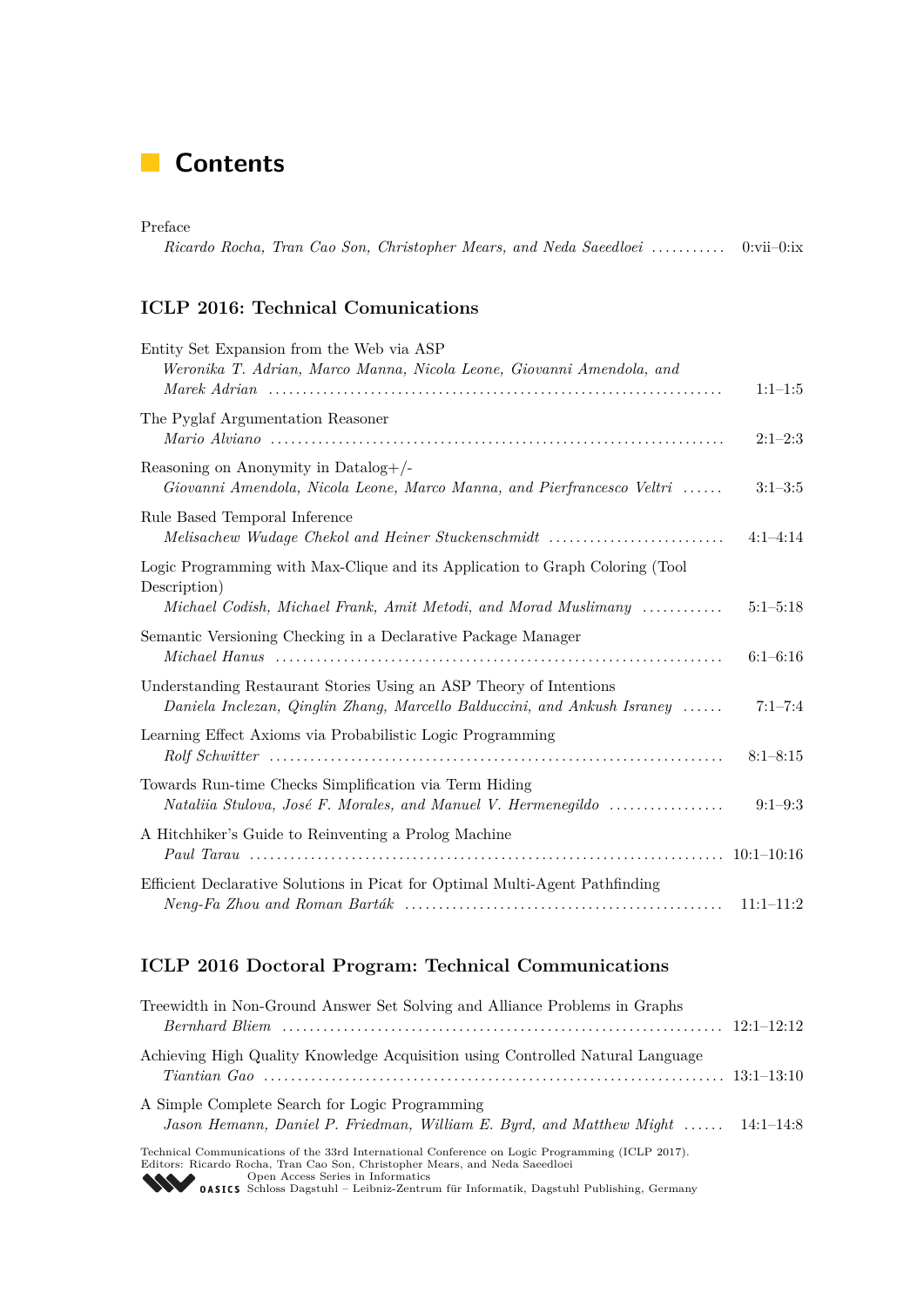#### $0:vi$ **Contents**

| On Improving Run-time Checking in Dynamic Languages |  |
|-----------------------------------------------------|--|
|                                                     |  |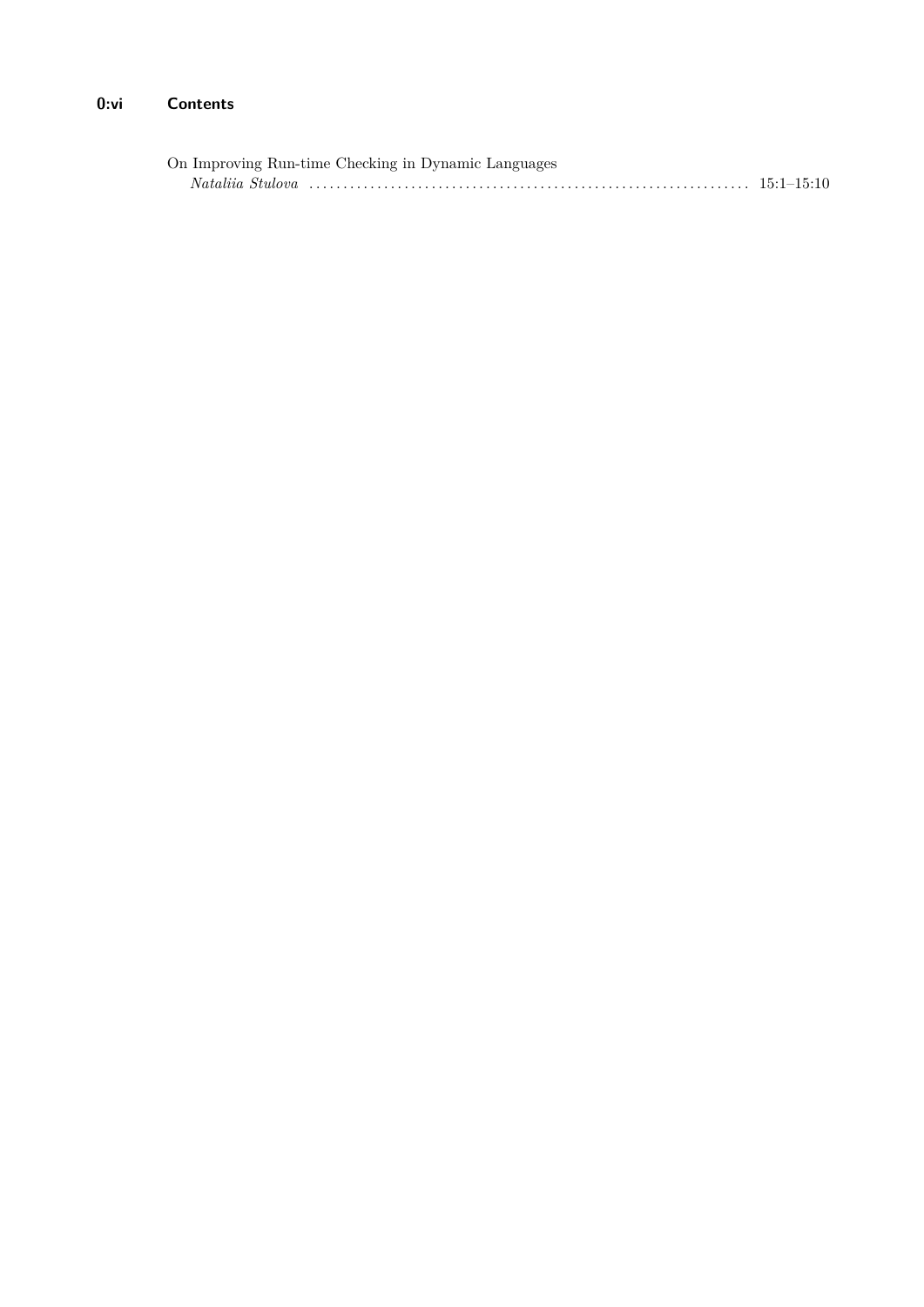## **Preface**

This volume contains the Technical Communications of the 33rd International Conference on Logic Programming (ICLP 2017), held in Melbourne, Australia, from the 28th of August to the 1st of September, 2017. Since the first conference held in Marseille in 1982, ICLP has been the premier international event for presenting research in logic programming. Contributions to ICLP are sought in all areas of logic programming, including:

- *Theory* Semantic Foundations, Formalisms, Nonmonotonic Reasoning, Knowledge  $\sim$ Representation.
- *Implementation* Compilation, Virtual Machines, Parallelism, Constraint Handling Rules,  $\frac{1}{2}$ Tabling.
- *Environments* Program Analysis, Transformation, Validation, Verification, Debugging, Profiling, Testing.
- *Language Issues* Concurrency, Objects, Coordination, Mobility, Higher Order, Types, Modes, Assertions, Programming Techniques.
- *Related Paradigms* Inductive and Co-inductive Logic Programming, Constraint Logic  $\overline{\phantom{a}}$ Programming, Answer-Set Programming, SAT-Checking.
- *Applications* Databases, Big Data, Data Integration and Federation, Software Engineering, Natural Language Processing, Web and Semantic Web, Agents, Artificial Intelligence, Bioinformatics, and Education.

Three kinds of submissions were accepted:

- *Technical papers*, for technically sound, innovative ideas that can advance the state of logic programming.
- *Application papers*, that impact interesting application domains;
- *System and tool papers*, which emphasize novelty, practicality. usability, and availability of the systems and tools described.

This year, ICLP adopted the hybrid publication model used in all recent editions of the conference, with journal papers and Technical Communications (TCs), following a decision made in 2010 by the Association for Logic Programming. Papers of the highest quality were selected to be published as *rapid publications* in the journal of Theory and Practice of Logic Programming (TPLP), Cambridge University Press. The TCs comprise papers which the Program Committee judged of good quality but not yet of the standard required to be accepted and published in TPLP as well as dissertation project descriptions stemming from the Doctoral Program (DP) held with ICLP.

We received 55 full submissions for the main conference, the Program Committee recommended 13 to be accepted as TCs, of which 11 were materialized in this volume (2 were withdraw). The DP, with a separate Program Committee, received 4 submissions, all of which were accepted. All papers in this volume were presented in specific sessions of ICLP 2017. The best DP paper was given the opportunity to be presented in a slot of the main conference.

We are of course deeply indebted to both Program Committee members and external reviewers, as the conference would not have been possible without their dedicated, enthusiastic and outstanding work. The Program Committee members for ICLP and the DP were:

Technical Communications of the 33rd International Conference on Logic Programming (ICLP 2017). Editors: Ricardo Rocha, Tran Cao Son, Christopher Mears, and Neda Saeedloei [Open Access Series in Informatics](http://www.dagstuhl.de/en/publications/oasics/) Open Access Schlos III Hormannen für Informatik, Dagstuhl Publishing, Germany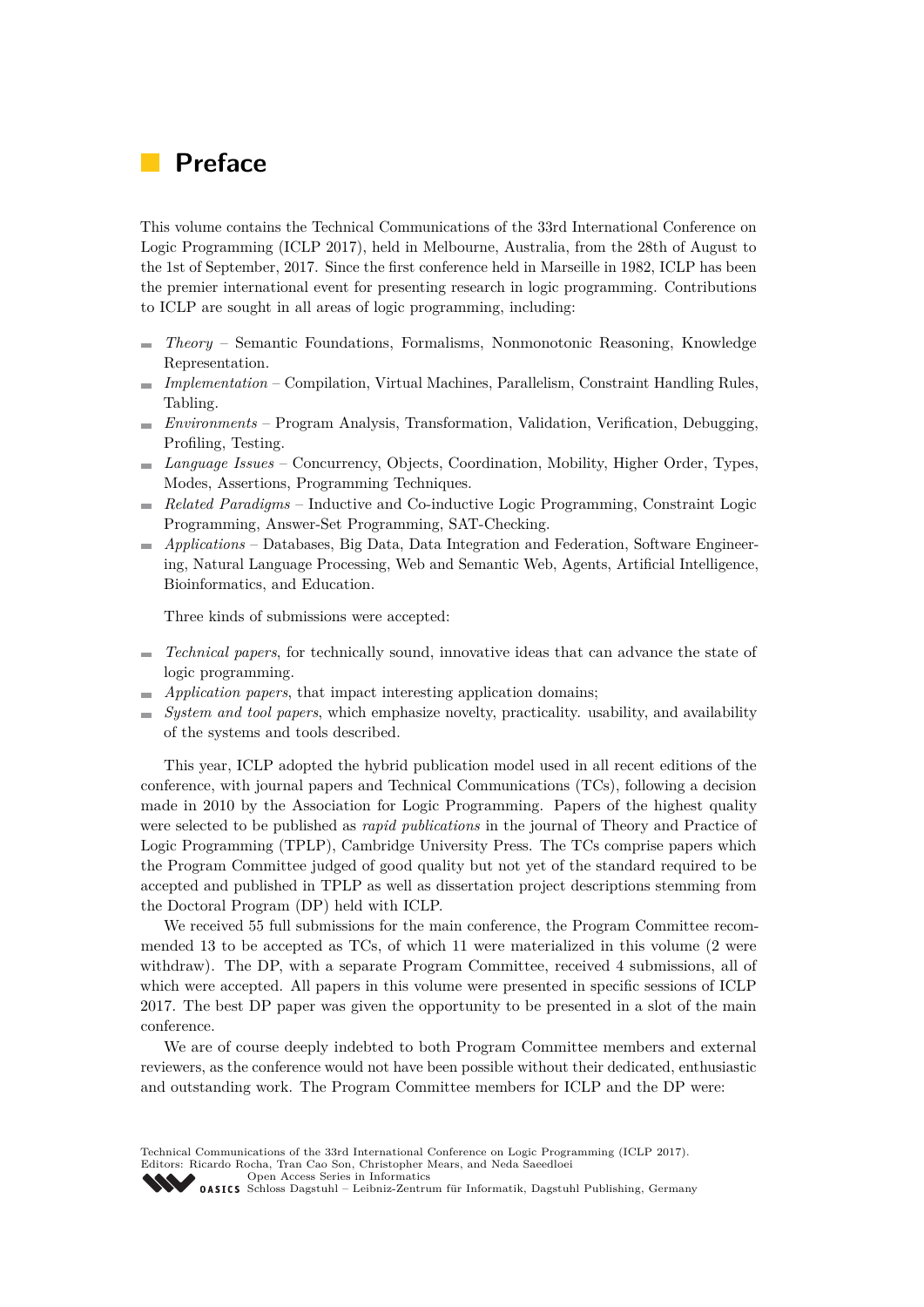| Mario Alviano            | Gopal Gupta              | Francesco Ricca          |
|--------------------------|--------------------------|--------------------------|
| Marcello Balduccini      | Amelia Harrison          | Ricardo Rocha            |
| Pedro Cabalar            | Manuel V. Hermenegildo   | Alessandra Russo         |
| Mats Carlsson            | Tomi Janhunen            | Neda Saeedloei           |
| Manuel Carro             | Matti Järvisalo          | Chiaki Sakama            |
| Andre Augusto Cire       | Serdar Kadioglu          | Tom Schrijvers           |
| Michael Codish           | George Katsirelos        | Takehide Soh             |
| Alessandro Dal Palù      | Andy King                | Tran Cao Son             |
| Broes De Cat             | Ekaterina Komendantskaya | Theresa Swift            |
| Marina De Vos            | Lars Kotthoff            | Guido Tack               |
| Marc Denecker            | Jean Marie Lagniez       | Paul Tarau               |
| Agostino Dovier          | Joohyung Lee             | Daniele Theseider Dupre' |
| Inês Dutra               | Michael Leuschel         | Kevin Tierney            |
| Esra Erdem               | Vladimir Lifschitz       | Mirek Truszczynski       |
| Wolfgang Faber           | Michele Lombardi         | Tommaso Urli             |
| Fabio Fioravanti         | Christopher Mears        | Frank Valencia           |
| Thom Fruehwirth          | Alessandra Mileo         | Willem-Jan Van Hoeve     |
| Sarah Alice Gaggl        | Jose F. Morales          | Nadarajen Veerapen       |
| Graeme Gange             | Nina Narodytska          | German Vidal             |
| Maria Garcia De La Banda | Enrico Pontelli          | Jan Wielemaker           |
| Marco Gavanelli          | Charles Prud'Homme       | Stefan Woltran           |
| Martin Gebser            | Claude-Guy Quimper       | Jia-Huai You             |
| Tias Guns                | C. R. Ramakrishnan       | Neng-Fa Zhou             |

The external reviewers were:

| Joaquin Arias         | Georgios Karachalias | Javier Romero           |
|-----------------------|----------------------|-------------------------|
| Marc Bezem            | Arash Karimi         | Elmer Salazar           |
| Bernhard Bliem        | Michael Kifer        | Vitor Santos Costa      |
| Zhuo Chen             | Ruben Lapauw         | Lukas Schweizer         |
| Jonnathan Cook        | Thomas Linsbichler   | Farhad Shakerin         |
| Bernardo Cuteri       | Fangfang Liu         | Nada Sharaf             |
| Fabio Aurelio D'Asaro | Yanhong A. Liu       | Roni Stern              |
| Ingmar Dasseville     | Kyle Marple          | Alwen Tiu               |
| Besik Dundua          | Michael Morak        | Matthias van der Hallen |
| Andrea Formisano      | Jose F. Morales      | Alicia Villanueva       |
| Michael Frank         | Falco Nogatz         | Yi Wang                 |
| Daniel Gall           | Adrian Palacios      | Philipp Wanko           |
| Jianmin Ji            | Le Thi Anh Thu Pham  | Zhun Yang               |

We would also like to express our gratitude to the full ICLP 2017 organization committee, namely Maria Garcia de la Banda and Guido Tack, who acted as general chairs; Enrico Pontelli, who served as workshop chair; Tommaso Urli, who acted as publicity chair and designed the web pages; and, finally, Paul Fodor and Graeme Gange, who organized the programming contest.

Our gratitude must be extended to Torsten Schaub, who is serving in the role of President of the Association of Logic Programming (ALP), to all the members of the ALP Executive Committee and to Mirek Truszczyński, Editor-in-Chief of TPLP. Also, to the staff at Cambridge University Press, especially Richard Horley and Samira Ceccarelli, and to the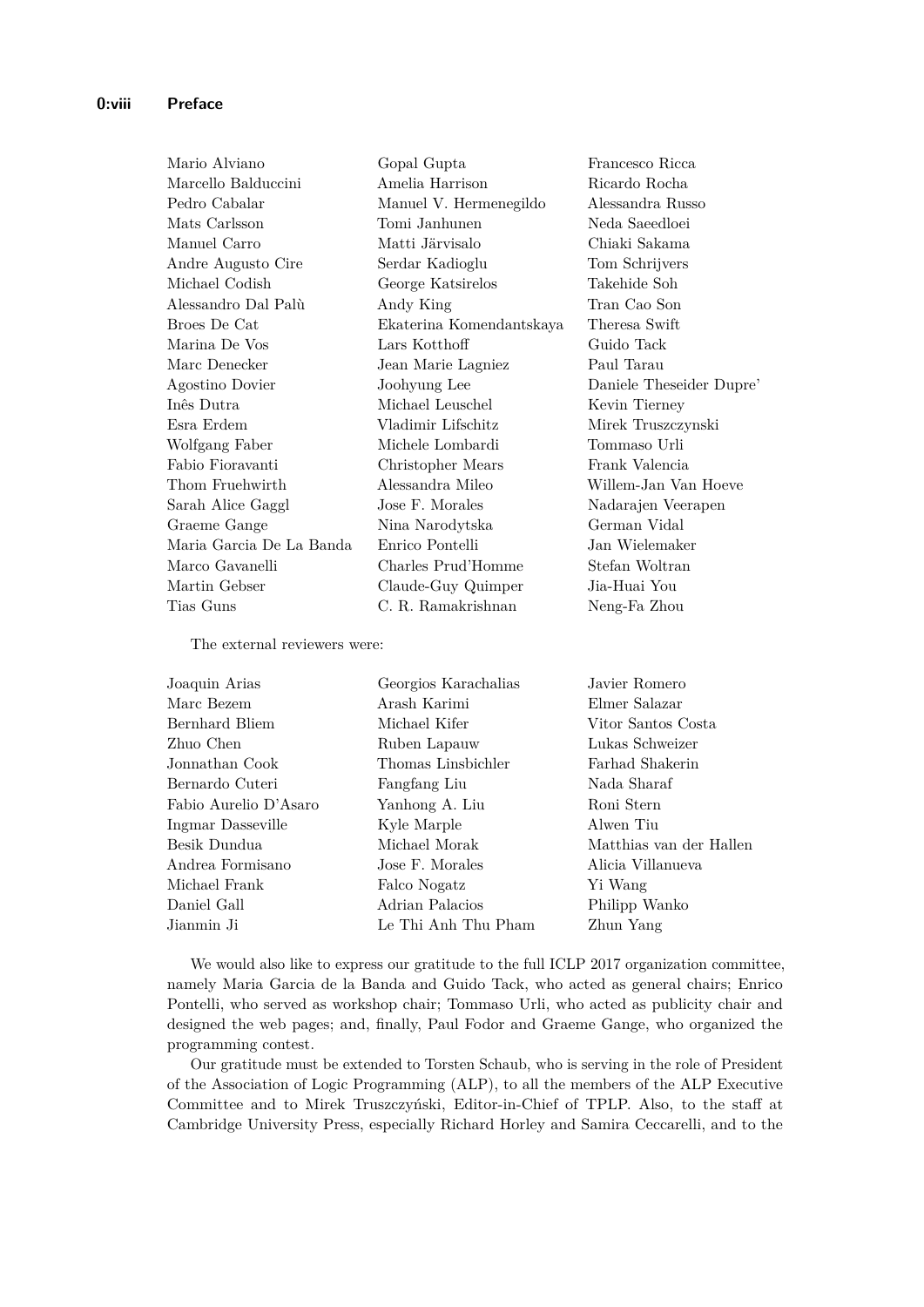#### **Preface 0:ix**

personnel at Schloss Dagstuhl-Leibniz Zentrum für Informatik, especially Marc Herbstritt, for their timely assistance. We would also like to thank the staff of the EasyChair conference management system for making the life of the Program Chairs easier. Thanks should go also to the authors of all submitted papers for their contribution to make ICLP alive and to the participants for making the event a meeting point for a fruitful exchange of ideas and feedback on recent developments.

Finally, we would like to thank our generous gold-tier sponsors – the Association for Logic Programming, the Association for Constraint Programming, the Monash University, the University of Melbourne, CSIRO Data61, COSYTEC and Satalia; our generous bronzetier sponsors – Google; and our generous donors – the European Association for Artificial Intelligence, the International Journal of Artificial Intelligence, Springer, CompSustNet and Cosling.

> Ricardo Rocha, Tran Cao Son, Christopher Mears, and Neda Saeedloei Program Committee Chairs August 2017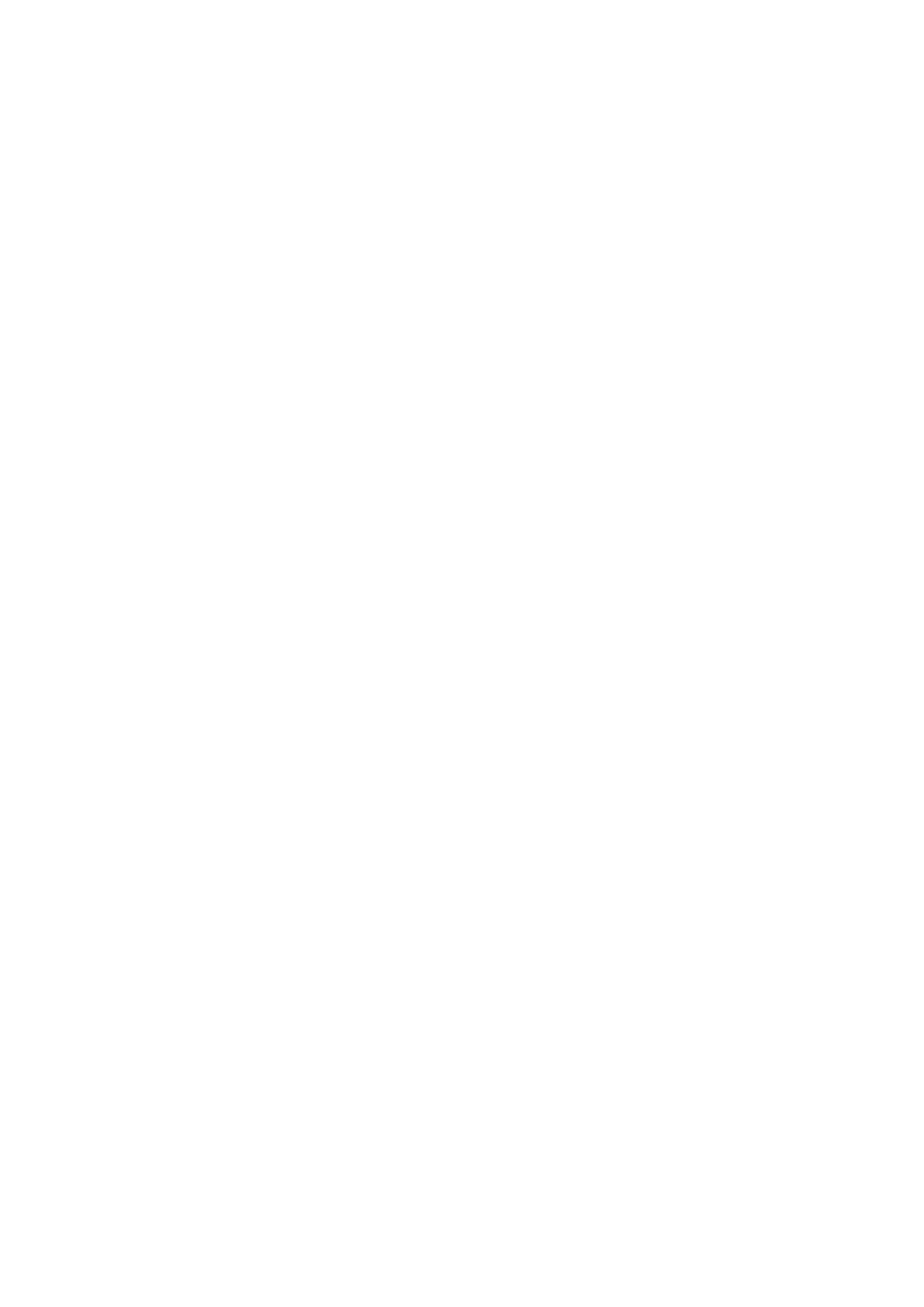## **List of Authors**

Marek Adrian Universty of Calabria Italy m.adrian@mat.unical.it

Weronika T. Adrian Universty of Calabria Italy w.adrian@mat.unical.it

Mario Alviano University of Calabria Italy alviano@mat.unical.it

Giovanni Amendola Universty of Calabria Italy amendola@mat.unical.it

Marcello Balduccini Drexel University United States of America mb3368@drexel.edu

Roman Barták Charles University Czech Republic bartak@ktiml.mff.cuni.cz

Bernhard Bliem TU Wien Austria bliem@dbai.tuwien.ac.at

William E. Byrd University of Utah United States of America Will.Byrd@cs.utah.edu

Melisachew Wudage Chekol University of Mannheim Germany mel@informatik.uni-mannheim.de

Michael Codish Ben-Gurion University of the Negev Israel mcodish@cs.bgu.ac.il

Michael Frank Ben-Gurion University of the Negev Israel frankm@cs.bgu.ac.il

Daniel P. Friedman Indiana University United States of America dfried@indiana.edu

Tiantian Gao Stony Brook University United States of America tiagao@cs.stonybrook.edu

Michael Hanus Institut für Informatik Germany mh@informatik.uni-kiel.de

Jason Hemann Indiana University United States of America jhemann@indiana.edu

Manuel V. Hermenegildo Universidad Politécnica de Madrid Spain manuel.hermenegildo@upm.es

Daniela Inclezan Miami University United States of America inclezd@miamioh.edu

Ankush Israney Drexel University United States of America avi26@drexel.edu

Nicola Leone University of Calabria Italy leone@mat.unical.it

Marco Manna University of Calabria Italy manna@mat.unical.it

Technical Communications of the 33rd International Conference on Logic Programming (ICLP 2017).<br>Editors: Ricardo Rocha, Tran Cao Son, Christopher Mears, and Neda Saeedloei<br> [Open Access Series in Informatics](http://www.dagstuhl.de/en/publications/oasics/)<br> **OASICS** Schlo